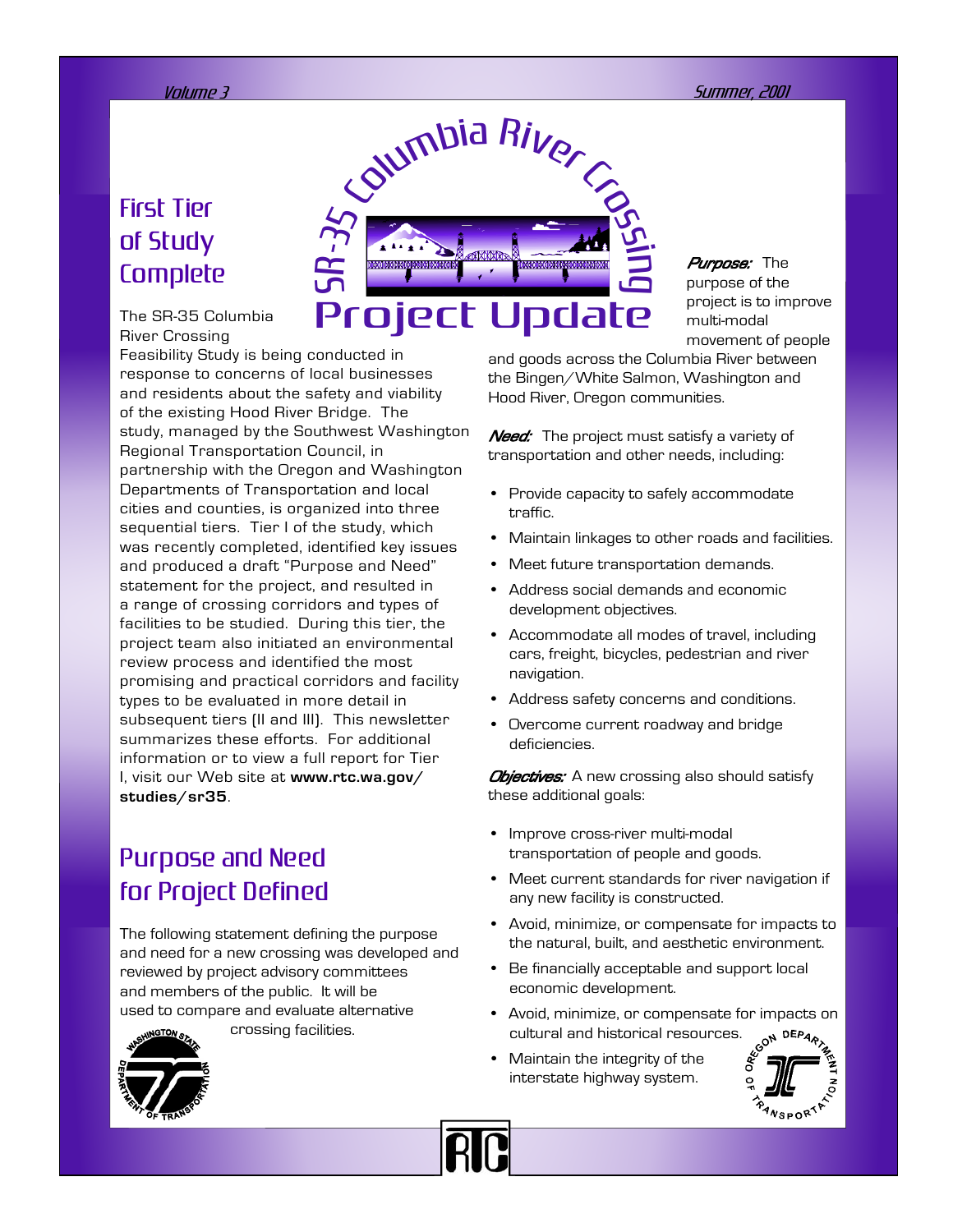

 $\mathcal{\mathscr{D}}$  Selected for further study  $\qquad \qquad$  No further study planned

Consultants and staff have reviewed and evaluated the following six corridors:

- **West**, connecting I-84 near the west Hood River interchange in Oregon to SR-14 in Washington.
- **City Center**, connecting from the 2nd Street interchange in Hood River to SR-14 in Washington.
- **Existing Low**, approximately the same alignment as the **Existing EST**, a<br>current bridge.
- **Existing High**, approximately the same alignment as the current bridge at a higher elevation; connecting from Button Junction to Jewett Boulevard (SR-141).
- **East A** connecting Koberg State Park in Oregon to Bingen Point in Washington.
- **East B**, located east of the East A corridor, near Reese's Mill in Washington.

Based on a preliminary screening summarized on the facing page, **it is recommended that the following alternatives be evaluated in more detail**. All have low or moderate impacts related to three or more criteria.

• **City Center.** This corridor has relatively moderate end content. This compact has relatively meder asset the impacts on the natural, built and aesthetic environment, historical and cultural resources and improving multi-modal

 transportation across the river—--and low impacts on the interstate highway system.

- **Existing Low.** This corridor has the lowest expected impacts overall, with low conflicts related to three criteria and moderate conflicts for the other three.
- **East A.** This corridor has moderate impacts related to two criteria—-improving multi-modal crossriver transportation and impacts on the local economy—-and low impacts related to cultural and historical resources.

**The following corridors are not recommended for further study.** All have high impacts related to three or runding to statust matter ingit imposes to also a stated of the project.

- **West.** This corridor has high impacts related to all but one criteria.
- **Existing High.** This corridor has high conflicts related to three criteria, including the natural, built and aesthetic environment and the ability to improve multimodal cross-river transportation (project purpose).
- **East B.** This corridor has a high degree of conflict related to five out of six evaluation criteria.

The advisory committees and the regional administrators of the Oregon and Washington Departments of Transportation have concurred with these recommendations.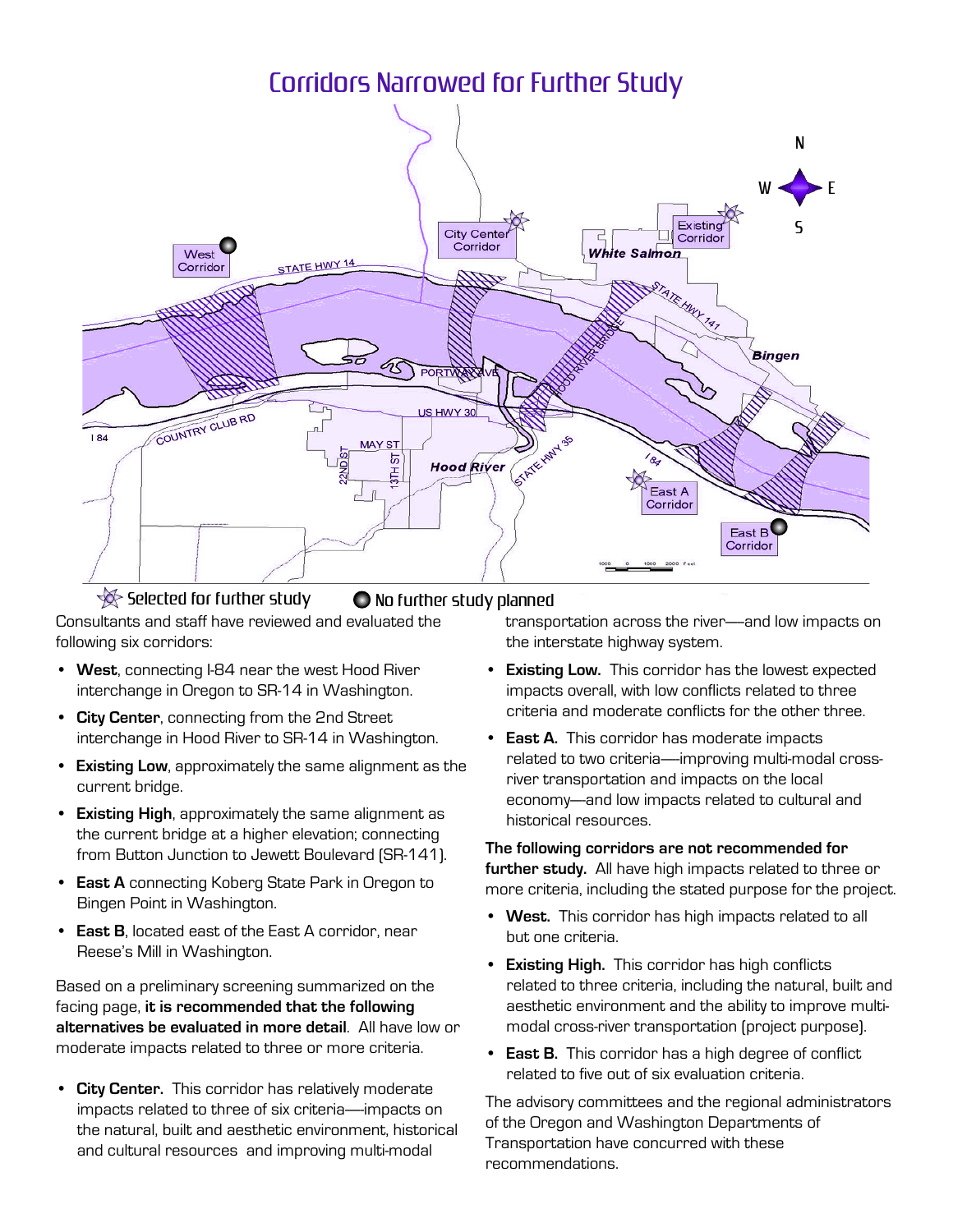| t.<br>e.                                                                                          | d<br>$\Omega$<br>O                                                                                           |     |      |    |     |    |           |
|---------------------------------------------------------------------------------------------------|--------------------------------------------------------------------------------------------------------------|-----|------|----|-----|----|-----------|
| Potential to conflict with the<br>following objectives for the project                            | <b>CONTROLLED</b><br><b>RISTORY</b><br><b>RAND</b><br><b>NEWSTA</b><br>Leg<br>LIPT <sup>ON</sup><br>is<br>Un |     |      |    |     |    |           |
| Improve cross-river multi-modal transportation<br>while adequately accommodating river navigation |                                                                                                              |     | ∗    |    |     |    |           |
| Minimize impacts to the natural, built, and aesthetic<br>environment                              |                                                                                                              | ∗   | ∗    |    |     |    | <b>NA</b> |
| Minimize impacts to recreation activities                                                         |                                                                                                              |     | ∗    |    |     |    |           |
| Minimize impacts to cultural and historical<br>resources                                          |                                                                                                              |     | $**$ |    |     |    |           |
| Be financially acceptable and support local eco-<br>nomic development                             |                                                                                                              |     |      |    |     |    |           |
| Maintain the integrity of the interstate highway<br>system                                        |                                                                                                              |     |      |    |     |    |           |
| Should the corridor be considered<br>further in the project's development?                        | No                                                                                                           | Yes | Yes  | No | Yes | No | Yes       |

**High conflict Moderate conflict Low conflict** NA **Not applicable**

*\* Would be less for a tunnel \*\* Would be higher for a tunnel*

# Facility Types Identified

In the next phase of work (Tier II), these specific types of mane hexa phase or work (her inj, anses s<br>facilities are being studied in more detail:

- Tunnels, including:
- "Cut-and-cover," a shallow tunnel generally used only over dry land.
- Immersed tube, built and placed in a trough in the river bottom.
- Bored, created by boring a hole underneath the river.
- Bridges, including:
- Re-use of the existing bridge with improvements, as a stand-alone facility, or a companion to a new facility.
- New floating bridge.
- New low-level bridge with a "lift span" similar to the existing bridge.
- New high-level "jump span" bridge that would meet horizontal and vertical navigation clearance meet non zonten en die vontlieden neue

## Options Reviewed by Public

Citizens reviewed the options and expressed their opinions about the study and the corridor alternatives:

• About 60 people attended an open house in March, 2001 to review and comment on preliminary corridor and facility type alternatives and evaluation criteria.

- Approximately 80 people submitted written comments during the public "scoping" period.
- Representatives of 13 state and federal agencies met in March, 2001 to discuss the study.
- The Local Advisory Committee, Steering Committee of local elected officials, and Resource/Regulatory or issuit shocked smokile, and mosedredy magdiatory<br>Committee of federal and stage agency representatives, met and provided comments.
- Several community groups received presentations about the project.
- More than 400 people are on the mailing list to receive newsletter updates. Copies of the newsletter also were made available at a variety of community gathering places on both sides of the Columbia River.
- Numerous people learned more about the study from the project Web site: **www.rtc.wa.gov/studies/sr35**.

# What's Next?

In the next tier of the study, the project team will develop and evaluate specific crossing alternatives. One or more alternatives may be identified in each of the remaining corridors. Project advisory committees, staff, and the public will review the impacts of these options and a limited number of alternatives will be selected for more detailed evaluation in Tier III. The potential costs and financing of alternatives also will be assessed in Tier II. A public opinion survey will be conducted regarding alternatives and financing methods.